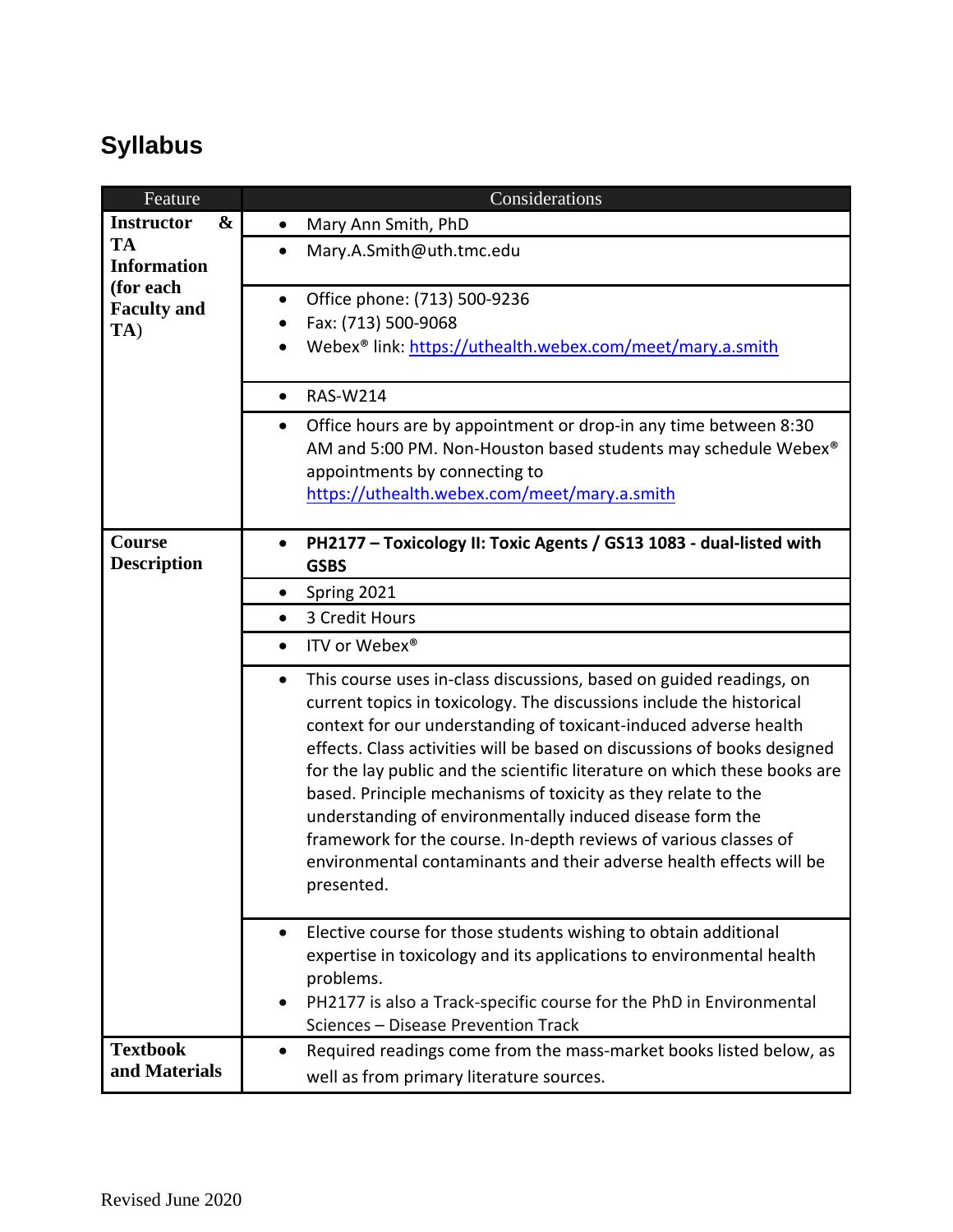|                               | Silent Spring. Rachel Carson, 1962; Mariner Books edition, 2002.<br>$\bullet$         |
|-------------------------------|---------------------------------------------------------------------------------------|
|                               | Our Stolen Future: Are we threatening our fertility, intelligence, and<br>$\bullet$   |
|                               | survival? A scientific detective story. Theo Colburn, Plume Press,                    |
|                               | 1997.                                                                                 |
|                               | Sicker, Fatter, Poorer: The urgent threat of hormone-disrupting                       |
|                               |                                                                                       |
|                               | chemicals to our health & futureand what we can do about it.                          |
|                               | Leonardo Trasande, Houghton Mifflin Harcourt, 2019.                                   |
|                               | Count Down: How our modern world is threatening sperm counts,                         |
|                               | altering male & female reproductive development, and imperiling the                   |
|                               | future of the human race. Shanna Swan, Scribner, 2021.                                |
|                               | Books may be purchased online from Amazon (Hardcover or Kindle®                       |
|                               | versions) or from any other online bookseller.                                        |
|                               |                                                                                       |
| Course<br><b>Expectations</b> | Students are expected to come to class having read the assigned                       |
|                               | reading for each day's discussion and be prepared to lead discussions                 |
|                               | on questions when asked.                                                              |
| Course                        | This course is a continuation of Toxicology I: Principles of Toxicology.<br>$\bullet$ |
| <b>Learning</b>               | The course is based on guided readings of three books that have                       |
| <b>Objectives</b>             | xenobiotic induced hormonal (endocrine) disruption as an underlying                   |
|                               | theme and in-depth review of endocrine-disruption chemicals. The                      |
|                               | books will provide the backdrop for discussions on environmental                      |
|                               | toxicant exposure, absorption, distribution, metabolism and effects.                  |
|                               |                                                                                       |
|                               | The historical context for environmental endocrine disruption and the                 |
|                               | development of the field will also be addressed. In addition, the role                |
|                               | of toxicant-induced epigenetic changes will be introduced. Epigenetic                 |
|                               | changes are important components of the human exposome. Changes                       |
|                               | can be used to track the relationship between environmental                           |
|                               | xenobiotic exposures and the occurrence of adverse health                             |
|                               | consequences. Specific compounds or general chemical classes that                     |
|                               | have strong potential to induce endocrine disruption as well as modify                |
|                               | the epigenome will be reviewed in more detail throughout the course.                  |
|                               | Current journal articles that detail mechanisms, adverse health effects               |
|                               | and vulnerable populations and the utility of monitoring the                          |
|                               | epigenome in the context of the exposome will be reviewed.                            |
|                               |                                                                                       |
|                               | • The primary objective of this course is to provide a basis for the                  |
|                               | discussion of environmentally relevant issues based on the principles                 |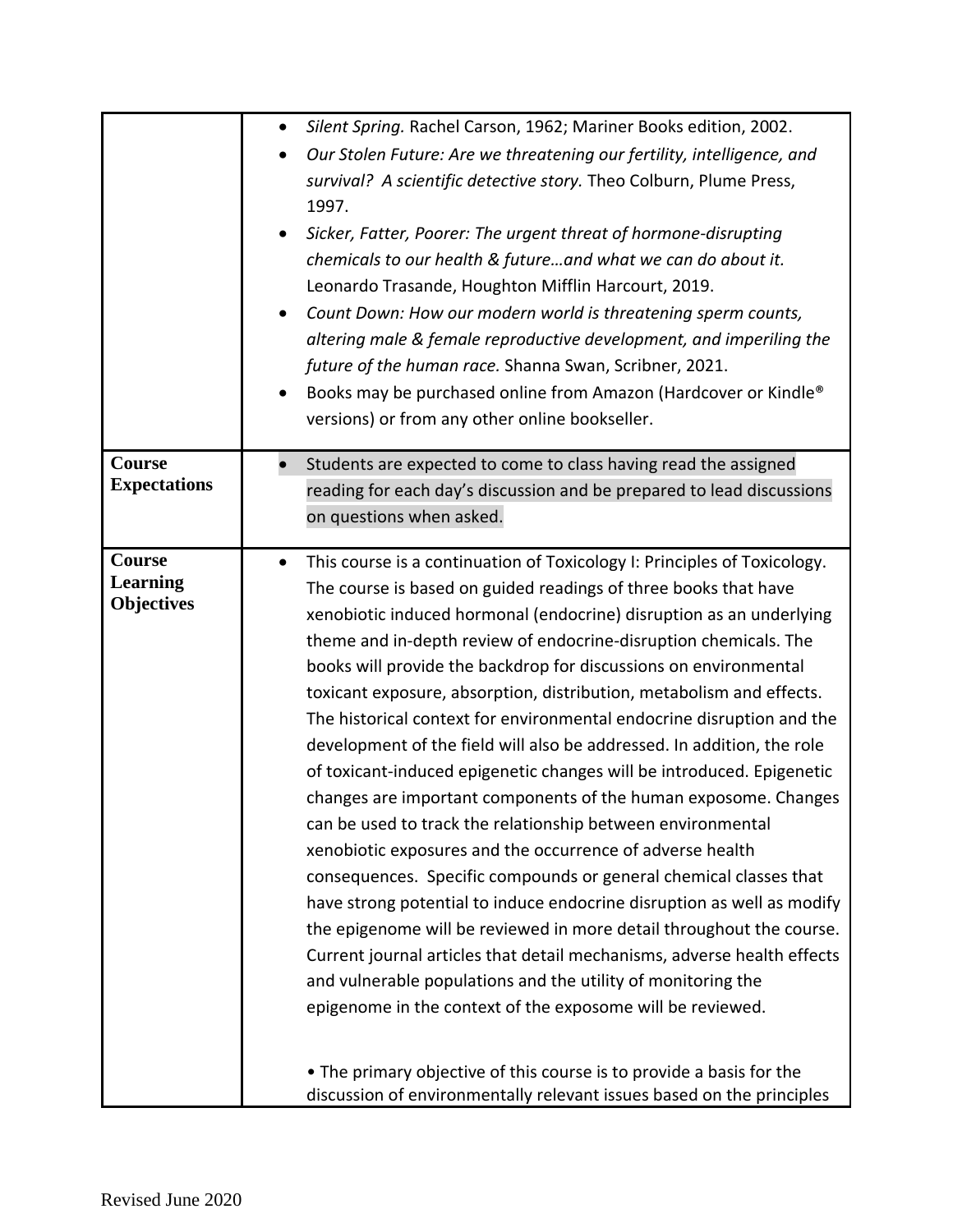| of toxicology. This course is designed to provide a framework for the<br>discussion of relevant issues from the standpoint of mechanistic<br>toxicology. Books available in the lay press will be reviewed and<br>critiqued by the class for their scientific merit and accuracy.<br>• Upon completion of this course, students should be able to fulfill the<br>following objectives:<br>Evaluate key factors that may enhance or ameliorate the toxic<br>responses discussed in class.<br>Describe the primary routes of exposure for the compounds covered.<br>Relate the role that xenobiotic biotransformation plays in adverse<br>$\bullet$<br>health outcomes following xenobiotic exposure.<br>Infer the physiologic and mechanistic basis for target-organ specificity<br>$\bullet$<br>in toxic responses for each organ system.<br>Describe a primary mechanism for endocrine disruption for each class<br>٠<br>of compounds discussed.<br>Critique scientific studies regarding key factors that are important for<br>endocrine disruptor-induced adverse effects.<br>Explain the role that toxicant-induced epigenetic changes play in the<br>onset of disease later in life.<br>Explain the utility of the exposome and how it provides a framework<br>for relating exposures throughout the life course to health.<br>Critique a lay press book for scientific accuracy and accurate reporting<br>of the scientific issues that underpin the book.<br><b>List of Topics</b><br>Introduction to the Epigenome - "Ghost in Your Genes" - PBS / NOVA<br>$\bullet$<br>Special / "Ghost in Your Genes - BBC Special<br>The Epigenome and the Exposome<br>٠<br>Using "-omics" over the lifespan to track health impacts following<br>$\bullet$<br>environmental exposures<br><b>Paper Discussion</b> |
|--------------------------------------------------------------------------------------------------------------------------------------------------------------------------------------------------------------------------------------------------------------------------------------------------------------------------------------------------------------------------------------------------------------------------------------------------------------------------------------------------------------------------------------------------------------------------------------------------------------------------------------------------------------------------------------------------------------------------------------------------------------------------------------------------------------------------------------------------------------------------------------------------------------------------------------------------------------------------------------------------------------------------------------------------------------------------------------------------------------------------------------------------------------------------------------------------------------------------------------------------------------------------------------------------------------------------------------------------------------------------------------------------------------------------------------------------------------------------------------------------------------------------------------------------------------------------------------------------------------------------------------------------------------------------------------------------------------------------------------------------------------------------------------------------------------|
|                                                                                                                                                                                                                                                                                                                                                                                                                                                                                                                                                                                                                                                                                                                                                                                                                                                                                                                                                                                                                                                                                                                                                                                                                                                                                                                                                                                                                                                                                                                                                                                                                                                                                                                                                                                                              |
|                                                                                                                                                                                                                                                                                                                                                                                                                                                                                                                                                                                                                                                                                                                                                                                                                                                                                                                                                                                                                                                                                                                                                                                                                                                                                                                                                                                                                                                                                                                                                                                                                                                                                                                                                                                                              |
|                                                                                                                                                                                                                                                                                                                                                                                                                                                                                                                                                                                                                                                                                                                                                                                                                                                                                                                                                                                                                                                                                                                                                                                                                                                                                                                                                                                                                                                                                                                                                                                                                                                                                                                                                                                                              |
|                                                                                                                                                                                                                                                                                                                                                                                                                                                                                                                                                                                                                                                                                                                                                                                                                                                                                                                                                                                                                                                                                                                                                                                                                                                                                                                                                                                                                                                                                                                                                                                                                                                                                                                                                                                                              |
|                                                                                                                                                                                                                                                                                                                                                                                                                                                                                                                                                                                                                                                                                                                                                                                                                                                                                                                                                                                                                                                                                                                                                                                                                                                                                                                                                                                                                                                                                                                                                                                                                                                                                                                                                                                                              |
|                                                                                                                                                                                                                                                                                                                                                                                                                                                                                                                                                                                                                                                                                                                                                                                                                                                                                                                                                                                                                                                                                                                                                                                                                                                                                                                                                                                                                                                                                                                                                                                                                                                                                                                                                                                                              |
|                                                                                                                                                                                                                                                                                                                                                                                                                                                                                                                                                                                                                                                                                                                                                                                                                                                                                                                                                                                                                                                                                                                                                                                                                                                                                                                                                                                                                                                                                                                                                                                                                                                                                                                                                                                                              |
|                                                                                                                                                                                                                                                                                                                                                                                                                                                                                                                                                                                                                                                                                                                                                                                                                                                                                                                                                                                                                                                                                                                                                                                                                                                                                                                                                                                                                                                                                                                                                                                                                                                                                                                                                                                                              |
|                                                                                                                                                                                                                                                                                                                                                                                                                                                                                                                                                                                                                                                                                                                                                                                                                                                                                                                                                                                                                                                                                                                                                                                                                                                                                                                                                                                                                                                                                                                                                                                                                                                                                                                                                                                                              |
|                                                                                                                                                                                                                                                                                                                                                                                                                                                                                                                                                                                                                                                                                                                                                                                                                                                                                                                                                                                                                                                                                                                                                                                                                                                                                                                                                                                                                                                                                                                                                                                                                                                                                                                                                                                                              |
|                                                                                                                                                                                                                                                                                                                                                                                                                                                                                                                                                                                                                                                                                                                                                                                                                                                                                                                                                                                                                                                                                                                                                                                                                                                                                                                                                                                                                                                                                                                                                                                                                                                                                                                                                                                                              |
|                                                                                                                                                                                                                                                                                                                                                                                                                                                                                                                                                                                                                                                                                                                                                                                                                                                                                                                                                                                                                                                                                                                                                                                                                                                                                                                                                                                                                                                                                                                                                                                                                                                                                                                                                                                                              |
|                                                                                                                                                                                                                                                                                                                                                                                                                                                                                                                                                                                                                                                                                                                                                                                                                                                                                                                                                                                                                                                                                                                                                                                                                                                                                                                                                                                                                                                                                                                                                                                                                                                                                                                                                                                                              |
|                                                                                                                                                                                                                                                                                                                                                                                                                                                                                                                                                                                                                                                                                                                                                                                                                                                                                                                                                                                                                                                                                                                                                                                                                                                                                                                                                                                                                                                                                                                                                                                                                                                                                                                                                                                                              |
|                                                                                                                                                                                                                                                                                                                                                                                                                                                                                                                                                                                                                                                                                                                                                                                                                                                                                                                                                                                                                                                                                                                                                                                                                                                                                                                                                                                                                                                                                                                                                                                                                                                                                                                                                                                                              |
|                                                                                                                                                                                                                                                                                                                                                                                                                                                                                                                                                                                                                                                                                                                                                                                                                                                                                                                                                                                                                                                                                                                                                                                                                                                                                                                                                                                                                                                                                                                                                                                                                                                                                                                                                                                                              |
|                                                                                                                                                                                                                                                                                                                                                                                                                                                                                                                                                                                                                                                                                                                                                                                                                                                                                                                                                                                                                                                                                                                                                                                                                                                                                                                                                                                                                                                                                                                                                                                                                                                                                                                                                                                                              |
|                                                                                                                                                                                                                                                                                                                                                                                                                                                                                                                                                                                                                                                                                                                                                                                                                                                                                                                                                                                                                                                                                                                                                                                                                                                                                                                                                                                                                                                                                                                                                                                                                                                                                                                                                                                                              |
|                                                                                                                                                                                                                                                                                                                                                                                                                                                                                                                                                                                                                                                                                                                                                                                                                                                                                                                                                                                                                                                                                                                                                                                                                                                                                                                                                                                                                                                                                                                                                                                                                                                                                                                                                                                                              |
|                                                                                                                                                                                                                                                                                                                                                                                                                                                                                                                                                                                                                                                                                                                                                                                                                                                                                                                                                                                                                                                                                                                                                                                                                                                                                                                                                                                                                                                                                                                                                                                                                                                                                                                                                                                                              |
|                                                                                                                                                                                                                                                                                                                                                                                                                                                                                                                                                                                                                                                                                                                                                                                                                                                                                                                                                                                                                                                                                                                                                                                                                                                                                                                                                                                                                                                                                                                                                                                                                                                                                                                                                                                                              |
|                                                                                                                                                                                                                                                                                                                                                                                                                                                                                                                                                                                                                                                                                                                                                                                                                                                                                                                                                                                                                                                                                                                                                                                                                                                                                                                                                                                                                                                                                                                                                                                                                                                                                                                                                                                                              |
|                                                                                                                                                                                                                                                                                                                                                                                                                                                                                                                                                                                                                                                                                                                                                                                                                                                                                                                                                                                                                                                                                                                                                                                                                                                                                                                                                                                                                                                                                                                                                                                                                                                                                                                                                                                                              |
|                                                                                                                                                                                                                                                                                                                                                                                                                                                                                                                                                                                                                                                                                                                                                                                                                                                                                                                                                                                                                                                                                                                                                                                                                                                                                                                                                                                                                                                                                                                                                                                                                                                                                                                                                                                                              |
|                                                                                                                                                                                                                                                                                                                                                                                                                                                                                                                                                                                                                                                                                                                                                                                                                                                                                                                                                                                                                                                                                                                                                                                                                                                                                                                                                                                                                                                                                                                                                                                                                                                                                                                                                                                                              |
|                                                                                                                                                                                                                                                                                                                                                                                                                                                                                                                                                                                                                                                                                                                                                                                                                                                                                                                                                                                                                                                                                                                                                                                                                                                                                                                                                                                                                                                                                                                                                                                                                                                                                                                                                                                                              |
|                                                                                                                                                                                                                                                                                                                                                                                                                                                                                                                                                                                                                                                                                                                                                                                                                                                                                                                                                                                                                                                                                                                                                                                                                                                                                                                                                                                                                                                                                                                                                                                                                                                                                                                                                                                                              |
|                                                                                                                                                                                                                                                                                                                                                                                                                                                                                                                                                                                                                                                                                                                                                                                                                                                                                                                                                                                                                                                                                                                                                                                                                                                                                                                                                                                                                                                                                                                                                                                                                                                                                                                                                                                                              |
|                                                                                                                                                                                                                                                                                                                                                                                                                                                                                                                                                                                                                                                                                                                                                                                                                                                                                                                                                                                                                                                                                                                                                                                                                                                                                                                                                                                                                                                                                                                                                                                                                                                                                                                                                                                                              |
|                                                                                                                                                                                                                                                                                                                                                                                                                                                                                                                                                                                                                                                                                                                                                                                                                                                                                                                                                                                                                                                                                                                                                                                                                                                                                                                                                                                                                                                                                                                                                                                                                                                                                                                                                                                                              |
|                                                                                                                                                                                                                                                                                                                                                                                                                                                                                                                                                                                                                                                                                                                                                                                                                                                                                                                                                                                                                                                                                                                                                                                                                                                                                                                                                                                                                                                                                                                                                                                                                                                                                                                                                                                                              |
| Silent Spring (multiple class sessions)                                                                                                                                                                                                                                                                                                                                                                                                                                                                                                                                                                                                                                                                                                                                                                                                                                                                                                                                                                                                                                                                                                                                                                                                                                                                                                                                                                                                                                                                                                                                                                                                                                                                                                                                                                      |
| Organochlorine pesticides - DDT as the prototype                                                                                                                                                                                                                                                                                                                                                                                                                                                                                                                                                                                                                                                                                                                                                                                                                                                                                                                                                                                                                                                                                                                                                                                                                                                                                                                                                                                                                                                                                                                                                                                                                                                                                                                                                             |
| Endocrine Disruption as a toxicologic model<br>$\bullet$                                                                                                                                                                                                                                                                                                                                                                                                                                                                                                                                                                                                                                                                                                                                                                                                                                                                                                                                                                                                                                                                                                                                                                                                                                                                                                                                                                                                                                                                                                                                                                                                                                                                                                                                                     |
| DES as a model for epigenetic modifications by xenobiotics<br>٠                                                                                                                                                                                                                                                                                                                                                                                                                                                                                                                                                                                                                                                                                                                                                                                                                                                                                                                                                                                                                                                                                                                                                                                                                                                                                                                                                                                                                                                                                                                                                                                                                                                                                                                                              |
| Our Stolen Future (multiple class sessions)<br>٠                                                                                                                                                                                                                                                                                                                                                                                                                                                                                                                                                                                                                                                                                                                                                                                                                                                                                                                                                                                                                                                                                                                                                                                                                                                                                                                                                                                                                                                                                                                                                                                                                                                                                                                                                             |
| Dioxin-like compounds & developmental toxicity<br>$\bullet$                                                                                                                                                                                                                                                                                                                                                                                                                                                                                                                                                                                                                                                                                                                                                                                                                                                                                                                                                                                                                                                                                                                                                                                                                                                                                                                                                                                                                                                                                                                                                                                                                                                                                                                                                  |
| Phthalates & other contaminants                                                                                                                                                                                                                                                                                                                                                                                                                                                                                                                                                                                                                                                                                                                                                                                                                                                                                                                                                                                                                                                                                                                                                                                                                                                                                                                                                                                                                                                                                                                                                                                                                                                                                                                                                                              |
| Paper Discussion (multiple class sessions)                                                                                                                                                                                                                                                                                                                                                                                                                                                                                                                                                                                                                                                                                                                                                                                                                                                                                                                                                                                                                                                                                                                                                                                                                                                                                                                                                                                                                                                                                                                                                                                                                                                                                                                                                                   |
| In-class Discussions (multiple class sessions)<br>٠                                                                                                                                                                                                                                                                                                                                                                                                                                                                                                                                                                                                                                                                                                                                                                                                                                                                                                                                                                                                                                                                                                                                                                                                                                                                                                                                                                                                                                                                                                                                                                                                                                                                                                                                                          |
| Sicker, Fatter, Poorer (multiple class sessions)                                                                                                                                                                                                                                                                                                                                                                                                                                                                                                                                                                                                                                                                                                                                                                                                                                                                                                                                                                                                                                                                                                                                                                                                                                                                                                                                                                                                                                                                                                                                                                                                                                                                                                                                                             |
| Endocrine disruptors/Obesogens/Neuroendocrine disruptors                                                                                                                                                                                                                                                                                                                                                                                                                                                                                                                                                                                                                                                                                                                                                                                                                                                                                                                                                                                                                                                                                                                                                                                                                                                                                                                                                                                                                                                                                                                                                                                                                                                                                                                                                     |
| Paper Discussion (multiple class sessions)                                                                                                                                                                                                                                                                                                                                                                                                                                                                                                                                                                                                                                                                                                                                                                                                                                                                                                                                                                                                                                                                                                                                                                                                                                                                                                                                                                                                                                                                                                                                                                                                                                                                                                                                                                   |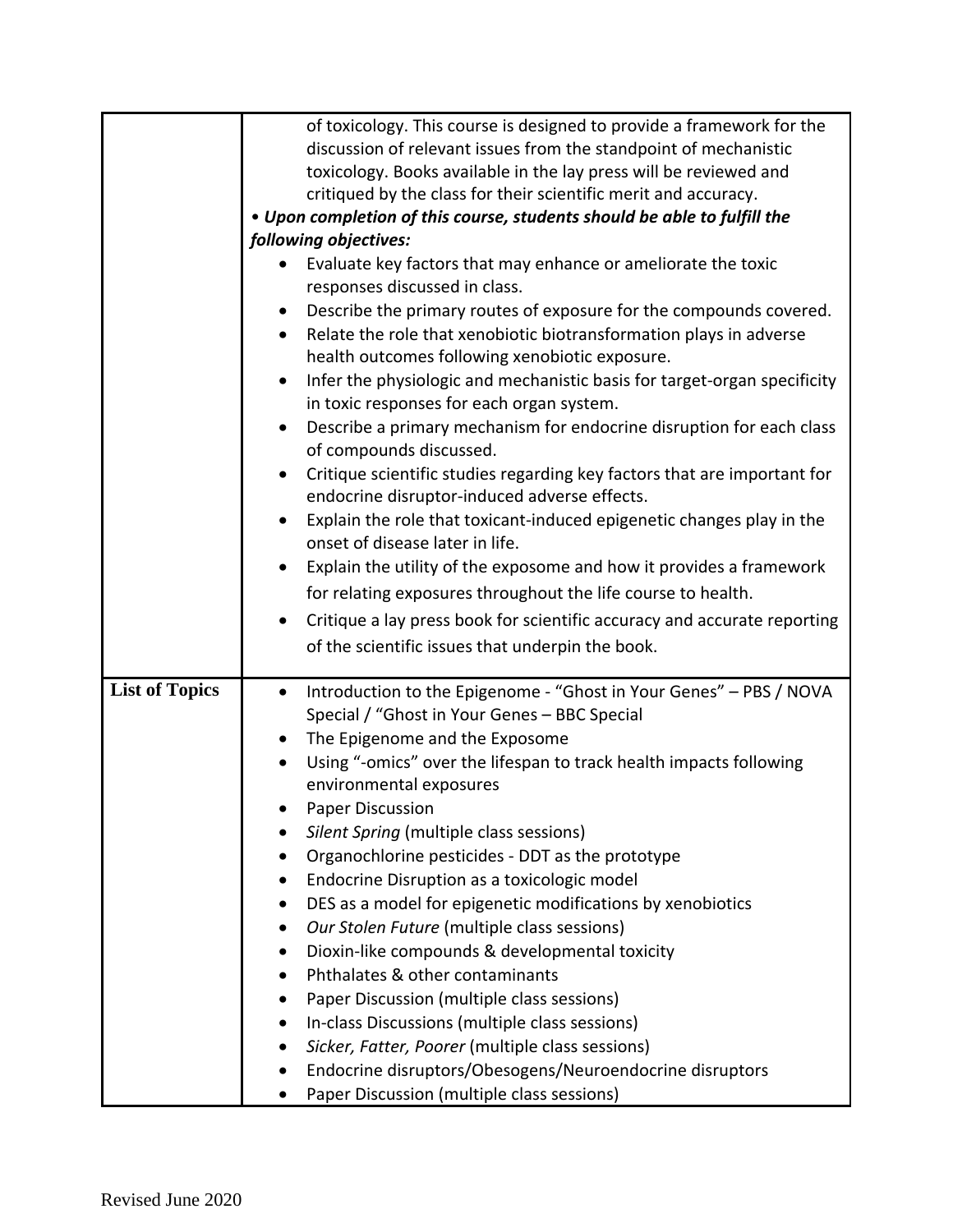|                                | Countdown (multiple class sessions)<br>$\bullet$                                                                                                |
|--------------------------------|-------------------------------------------------------------------------------------------------------------------------------------------------|
|                                | Chemicals associated with altered fertility / reproduction                                                                                      |
|                                | Paper Discussion (multiple class sessions)                                                                                                      |
| <b>Learning</b>                | The required books are listed above. These books will provide the<br>$\bullet$                                                                  |
| <b>Activities</b>              | framework for the in-class discussions. Students are expected to come                                                                           |
|                                | to class prepared to discuss the assigned readings when called upon.                                                                            |
|                                | There are no didactic components to this course. All class members                                                                              |
|                                | are expected to participate fully in the discussions.                                                                                           |
|                                |                                                                                                                                                 |
|                                | Books will be discussed in class over approximately a three-week<br>$\bullet$                                                                   |
|                                | period for each book. During the last portion of the course, primary                                                                            |
|                                | journal articles relevant to the topic areas covered will be assigned &                                                                         |
|                                | discussed. Discussion points will be posted in Canvas <sup>®</sup> to provide                                                                   |
|                                | guidance for the readings each week. Basic principles of toxicology<br>that were covered in Toxicology I will be used as the starting point for |
|                                | the discussions within the context of the material presented by each                                                                            |
|                                | author. Students are expected to have completed the required                                                                                    |
|                                | reading prior to coming to class. In addition, supplementary materials                                                                          |
|                                | will be posted which may be useful as background. Although these                                                                                |
|                                | materials are not 'required' reading, reviewing these materials prior                                                                           |
|                                | to class may be helpful.                                                                                                                        |
| <b>Student</b>                 | Grades will be based on class participation, in-class presentation &                                                                            |
| <b>Assessment</b>              | attendance. Class attendance is expected and the class participation                                                                            |
| <b>And Grading</b><br>Criteria | grade will be based on student participation during the in-class                                                                                |
|                                | discussions and on the Blackboard Discussion Board.                                                                                             |
|                                |                                                                                                                                                 |
|                                | The breakdown for grade distribution is given below:                                                                                            |
|                                | Participation - 45%                                                                                                                             |
|                                | In-class presentation on Epigenetics & Exposome utility - 10%<br>Attendance - 45%                                                               |
|                                | • Class attendance is included in the class-participation component of the                                                                      |
|                                | course grade. In addition, active participation in the in-class                                                                                 |
|                                | discussions & discussion boards is expected.                                                                                                    |
|                                | • Deadlines for assignments are provided at the time the assignment is                                                                          |
|                                | made (e.g., presentation). If prior arrangements are not made for                                                                               |
|                                | turning in materials late, prior to the deadlines for submission, points<br>will be taken off before grading occurs.                            |
|                                | The grading scale will be Passing = grade of 75% or better; Failing                                                                             |
|                                | grade $=$ <75%                                                                                                                                  |
|                                | Since this is a discussion-based course, students who miss class will be<br>$\bullet$                                                           |
|                                | required to submit a 1 to 2-page written summary of the readings that                                                                           |
|                                | were covered on the day they missed class.                                                                                                      |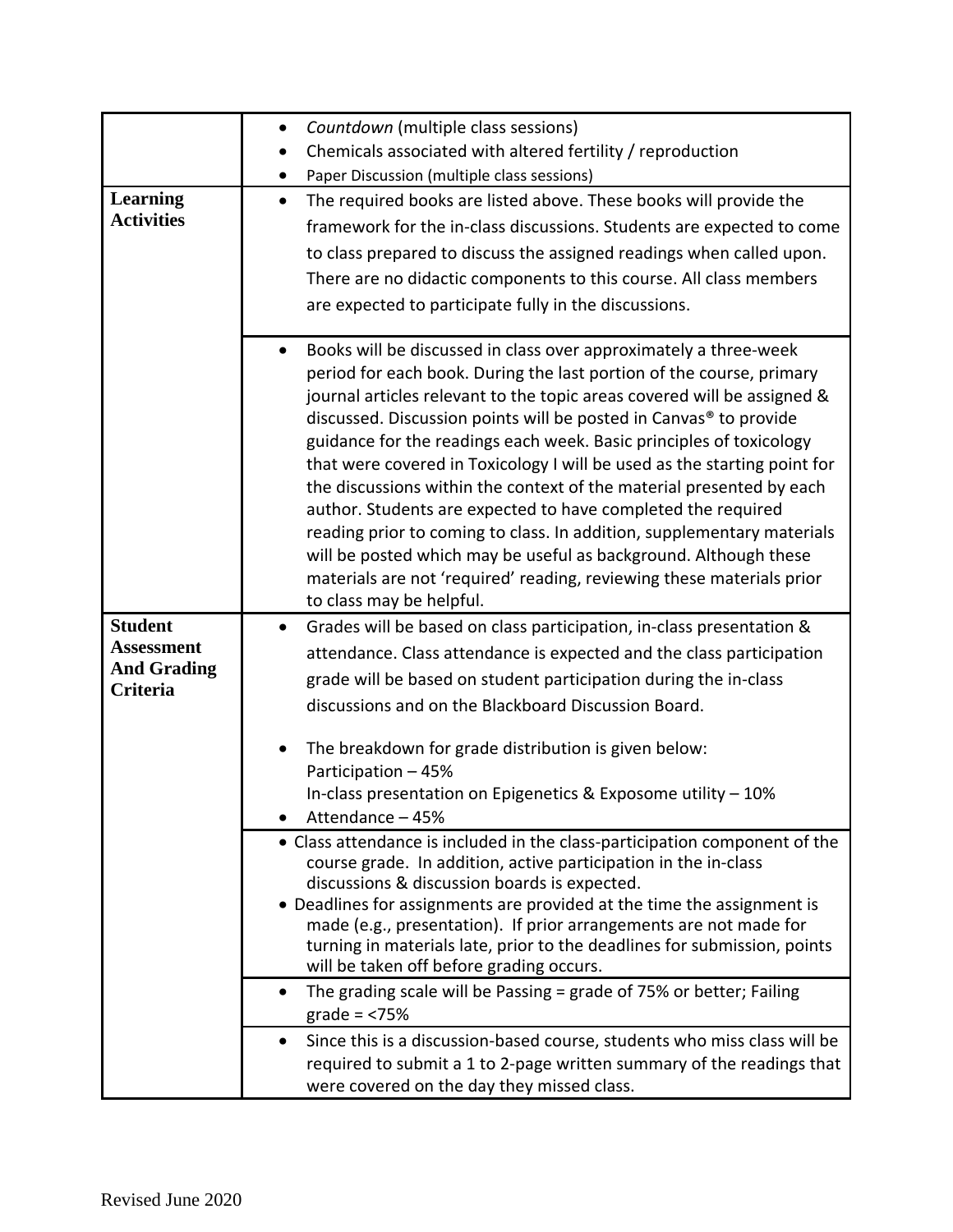| <b>Prerequisites</b><br>and/or<br><b>Technical</b><br><b>Requirements</b> | Toxicology I is preferred, but students with prior medical &/or other<br>clinical degrees, or those with sufficient basic science backgrounds<br>may take the course with permission from the instructor.<br>Students should have the latest version of Adobe Acrobat <sup>®</sup> reader<br>$\bullet$<br>installed on their computers in order to read scanned articles<br>Sufficiently robust internet access to connect to class should classes<br>$\bullet$<br>be delivered by Webex®                                                                                                                                                                                                                                                                                                                                                                                                                                                                                                                                                                                                                                                                                                                                                                                                                                                                                                                             |
|---------------------------------------------------------------------------|-----------------------------------------------------------------------------------------------------------------------------------------------------------------------------------------------------------------------------------------------------------------------------------------------------------------------------------------------------------------------------------------------------------------------------------------------------------------------------------------------------------------------------------------------------------------------------------------------------------------------------------------------------------------------------------------------------------------------------------------------------------------------------------------------------------------------------------------------------------------------------------------------------------------------------------------------------------------------------------------------------------------------------------------------------------------------------------------------------------------------------------------------------------------------------------------------------------------------------------------------------------------------------------------------------------------------------------------------------------------------------------------------------------------------|
| <b>Policies</b><br>and<br><b>Procedures</b>                               | Students may withdraw from the course up to 5 PM on April 9. 2021.<br>$\bullet$<br>Students must complete the add / drop form found on the "Student<br>Forms" section of the UTSPH webpage, obtain the instructor's<br>signature & turn in the form to the Office of Student Services by 5 PM<br>by the last day to withdraw.<br>• Students who are unable to complete the requirements for successful<br>completion of the course may request an incomplete grade.<br>• The request for an incomplete grade must be made prior to the last<br>class day.<br>• The instructor will work with the student to ensure that they have the<br>opportunity to submit the remaining course requirements in order to<br>successfully complete the course by the end of the subsequent term.<br>Students who are unable to successfully submit the remaining course<br>requirements by the end of the subsequent term will be awarded a<br>grade of F if prior arrangements are not made before the last class day<br>of the subsequent term.<br>Students with unexcused absences will not be allowed to provide<br>$\bullet$<br>make-up write-ups in lieu of class attendance. Three or more<br>unexcused absences can result in a failing course grade.<br>Class participants are expected to communicate in a respectful<br>manner with one another in both the in-class discussions and in the<br>online discussion board. |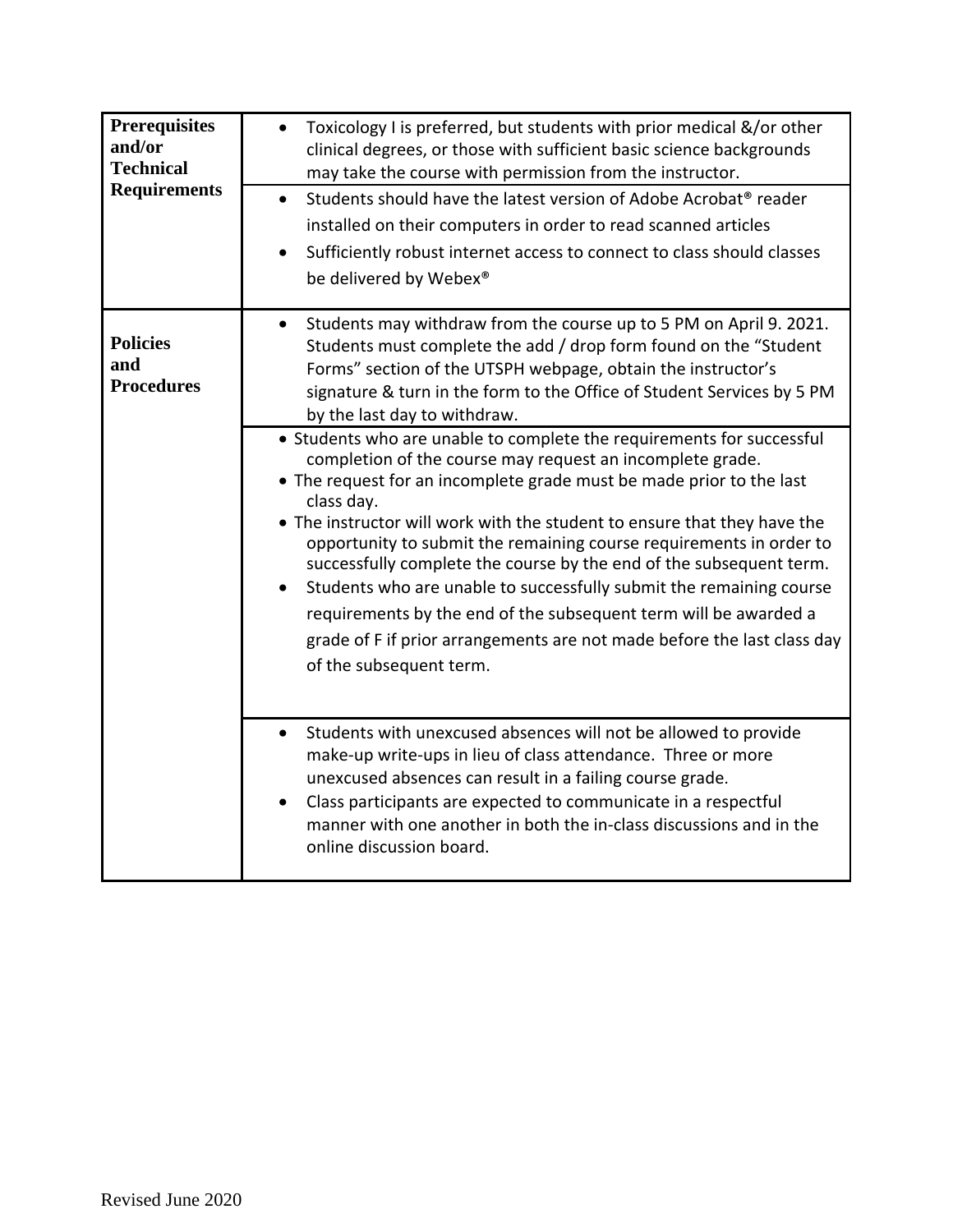|  | <b>SPH Writing Support Services</b><br>SPH Writing Support Services provides free writing instruction for all<br>students at all stages of the writing process. An ESL training specialist<br>and an Academic Writing training specialist are available for in-person<br>and online writing consultations. During each writing consultation, the<br>training specialist will work with you to meet your and your<br>instructor's goals for a particular writing assignment. SPH Writing<br>Support Services will assist you in many areas of writing to help you<br>take responsibility for your own writing.<br>SPH Writing Support Services is located in the SPH Library (RAS E-125)<br>in the Houston campus, but it is available to students at all SPH<br>campuses via interactive television (ITV). To schedule an in-person<br>appointment or an ITV session with SPH Writing Support Services,<br>please call 713-500-9121 or e-mail <b>SPHWritingHub@uth.tmc.edu.</b> |
|--|---------------------------------------------------------------------------------------------------------------------------------------------------------------------------------------------------------------------------------------------------------------------------------------------------------------------------------------------------------------------------------------------------------------------------------------------------------------------------------------------------------------------------------------------------------------------------------------------------------------------------------------------------------------------------------------------------------------------------------------------------------------------------------------------------------------------------------------------------------------------------------------------------------------------------------------------------------------------------------|
|--|---------------------------------------------------------------------------------------------------------------------------------------------------------------------------------------------------------------------------------------------------------------------------------------------------------------------------------------------------------------------------------------------------------------------------------------------------------------------------------------------------------------------------------------------------------------------------------------------------------------------------------------------------------------------------------------------------------------------------------------------------------------------------------------------------------------------------------------------------------------------------------------------------------------------------------------------------------------------------------|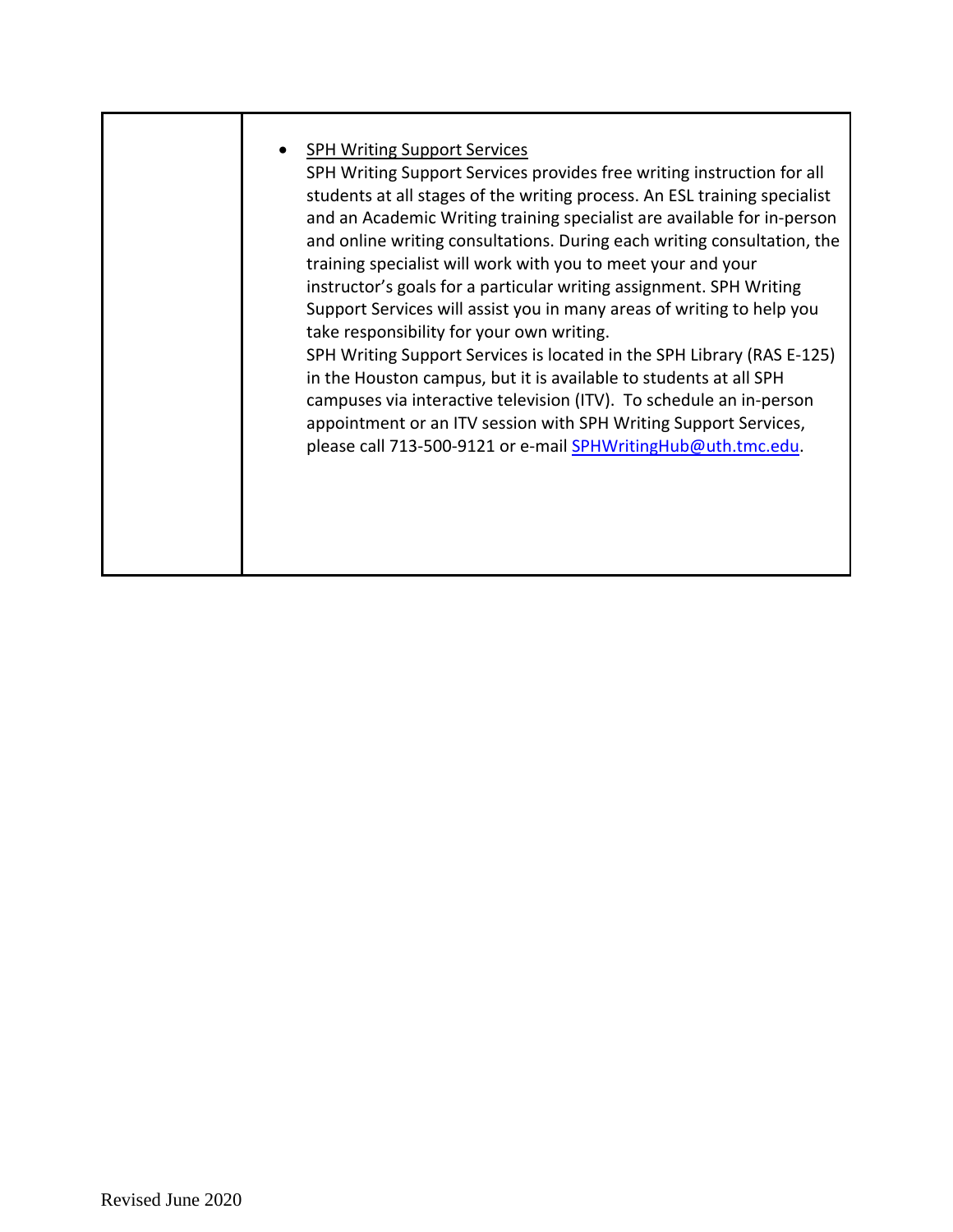| $\bullet$ | <b>Academic Integrity</b>                                                |
|-----------|--------------------------------------------------------------------------|
|           | Academic integrity is the pursuit of scholarly activity free from fraud  |
|           | and deception and is an educational objective of this institution.       |
|           | Academic dishonesty includes, but is not limited to, cheating,           |
|           | plagiarizing, fabricating information or citations, facilitating acts of |
|           | academic dishonesty by others, having unauthorized possession of         |
|           | examinations, submitting work of another person or work previously       |
|           | used without informing the instructor, or tampering with the             |
|           | academic work of other students. Individuals found guilty of academic    |
|           | dishonesty may be dismissed from the degree program. It is a             |
|           | student's responsibility to have a clear understanding of how to         |
|           | reference other individuals' work, as well as having a clear             |
|           | understanding in general as to the various aspects of academic           |
|           | dishonesty. Any student accused of a specific act stated in the          |
|           | previous paragraph is subject to UTHealth School of Public Health        |
|           | academic policies and procedures pertaining to violations of the         |
|           | student code of conduct for academic integrity. Each student in this     |
|           | course is expected to abide by the UTHealth School of Public Health      |
|           | Honor Code signed at first matriculation. Any work submitted by a        |
|           | student in this course for academic credit will be the student's own     |
|           | work.                                                                    |
|           | You are encouraged to study together and to discuss information and      |
|           | concepts covered in lecture and the sections with other students. You    |
|           | can give "consulting" help to or receive "consulting" help from such     |
|           | students. However, this permissible cooperation should never involve     |
|           | one student having possession of a copy of all or part of work done by   |
|           | someone else, in the form of an e-mail, an e-mail attachment file, a     |
|           | diskette, or a hard copy.                                                |
|           | During any quiz or exam you must do your own work. Talking or            |
|           | discussion is not permitted during a quiz or exam unless specifically    |
|           | stated, nor may you compare papers, copy from others, lend or            |
|           | borrow calculators, or electronic devices, or collaborate in any way     |
|           | unless specifically stated. Any collaborative behavior during a quiz or  |
|           | exam will result in failure, and may lead to failure of the course and   |
|           | UTHealth SPH disciplinary action. Should copying occur, both the         |
|           | student who copied work from another student and the student who         |
|           | gave material to be copied will both held accountable.                   |
|           | Please remember that you signed the academic integrity policy at         |
|           | orientation. No academic dishonesty of any kind (including               |
|           | copying/plagiarism) will be tolerated. All suspected academic            |
|           | dishonesty (actual or attempted) or other violations of the student      |
|           | code of conduct will be immediately reported to the UTHealth SPH         |
|           | Associate Dean for Academic Affairs. You can review the Student          |